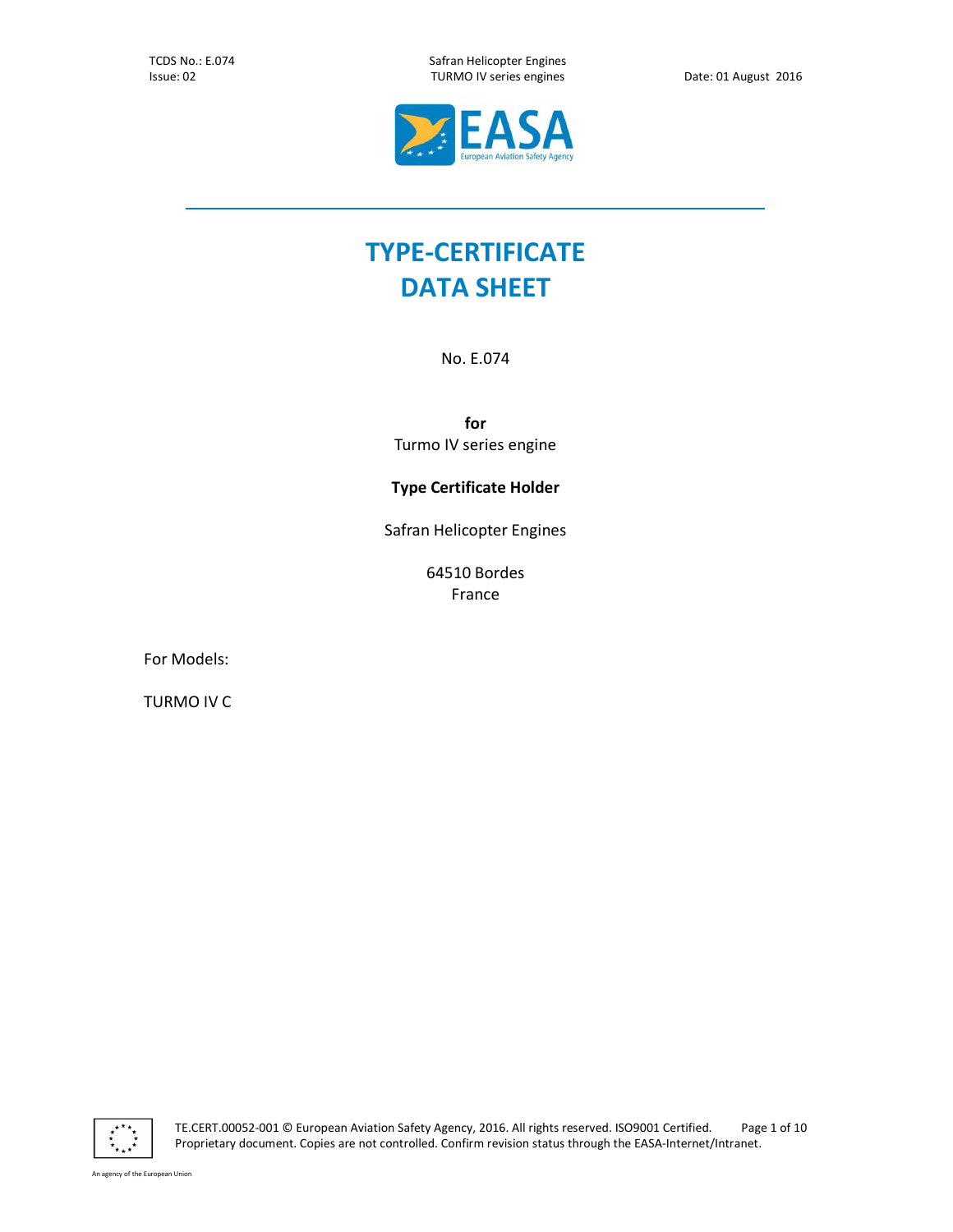Intentionally left blank



TE.CERT.00052-001 © European Aviation Safety Agency, 2016. All rights reserved. ISO9001 Certified. Page 2 of 10 Proprietary document. Copies are not controlled. Confirm revision status through the EASA-Internet/Intranet.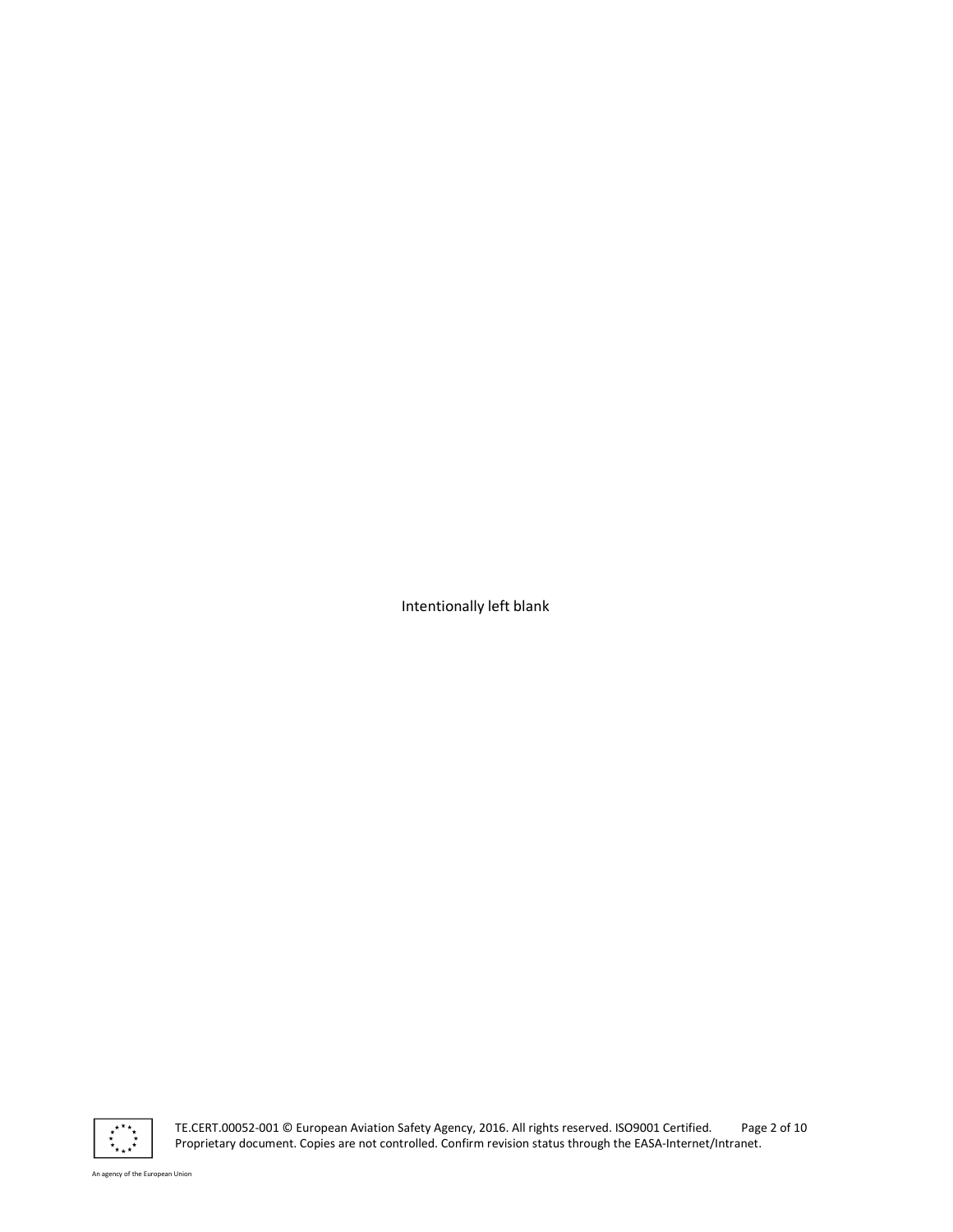# **TABLE OF CONTENTS**

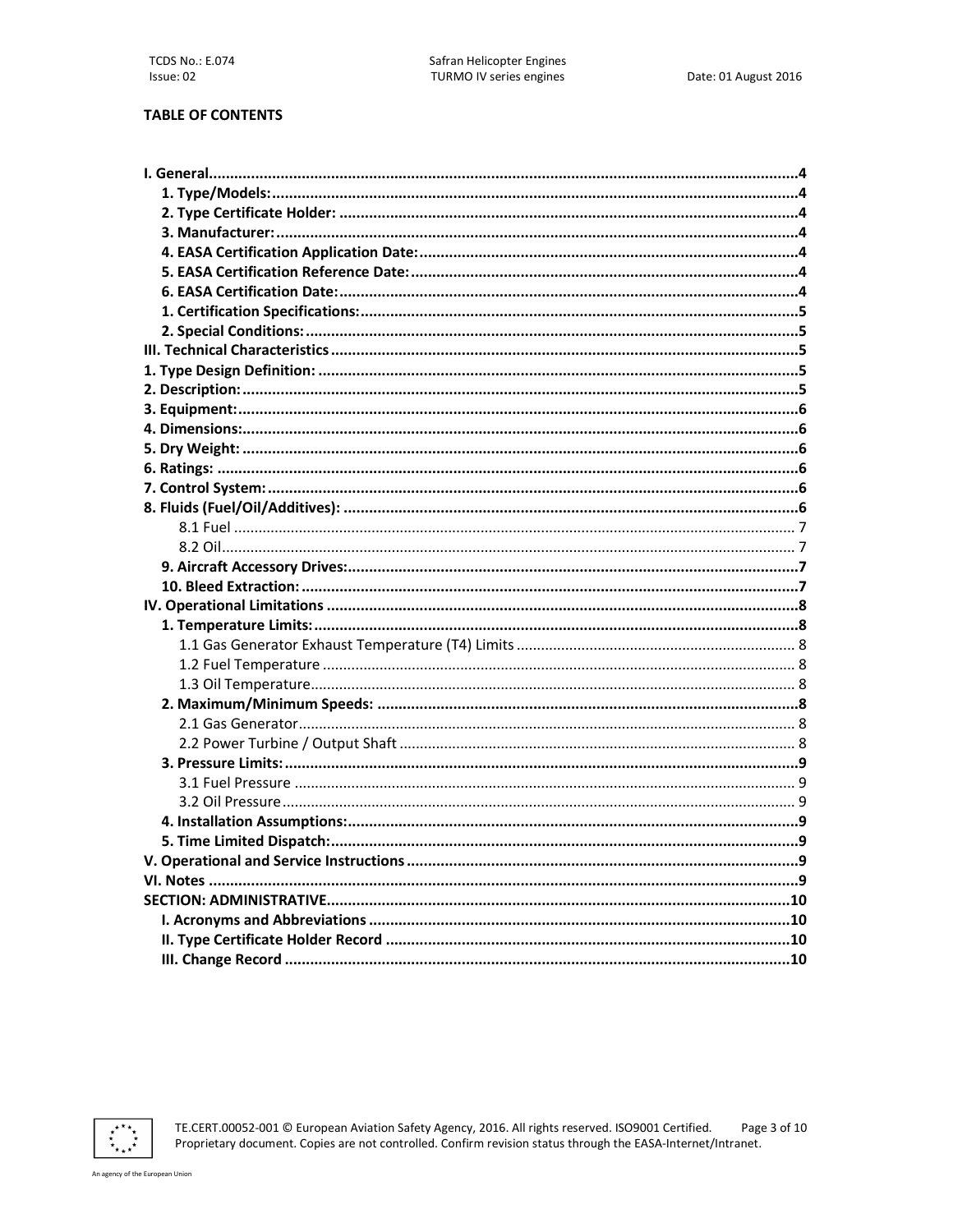# **I. General**

## **1. Type/Models:**

TURMO IV C. This model is approved for use on twin-engine civil rotorcraft at the ratings and within the operating limitations specified below, subject to compliance with the powerplant installation requirements appropriate to approved installations.

#### **2. Type Certificate Holder:**

Safran Helicopter Engines 64510 Bordes France

DOA-ref: EASA.21J.070

Until 18 July 2016 Turnomeca After 18 July 2016 Safran Helicopter Engines

## **3. Manufacturer:**

Until 18 July 2016 Turnomeca After 18 July 2016 Safran Helicopter Engines

#### **4. EASA Certification Application Date:**

Not identified (before 30 October 1973)

# **5. EASA Certification Reference Date:**

30 June 1969

# **6. EASA Certification Date:**

#### 30 October 1973

Note: The present data sheet cancels and replaces the data sheet "Fiche de caractéristiques moteur N° M8" issued by the French Direction Générale de l'Aviation Civile (DGAC-F). The DGAC-F data sheet also included the TURMO IV A, which is not included in the present data sheet because the associated Type Certificate will be revoked following its surrender by SAFRAN HELICOPTER ENGINES



TE.CERT.00052-001 © European Aviation Safety Agency, 2016. All rights reserved. ISO9001 Certified. Page 4 of 10 Proprietary document. Copies are not controlled. Confirm revision status through the EASA-Internet/Intranet.

An agency of the European Union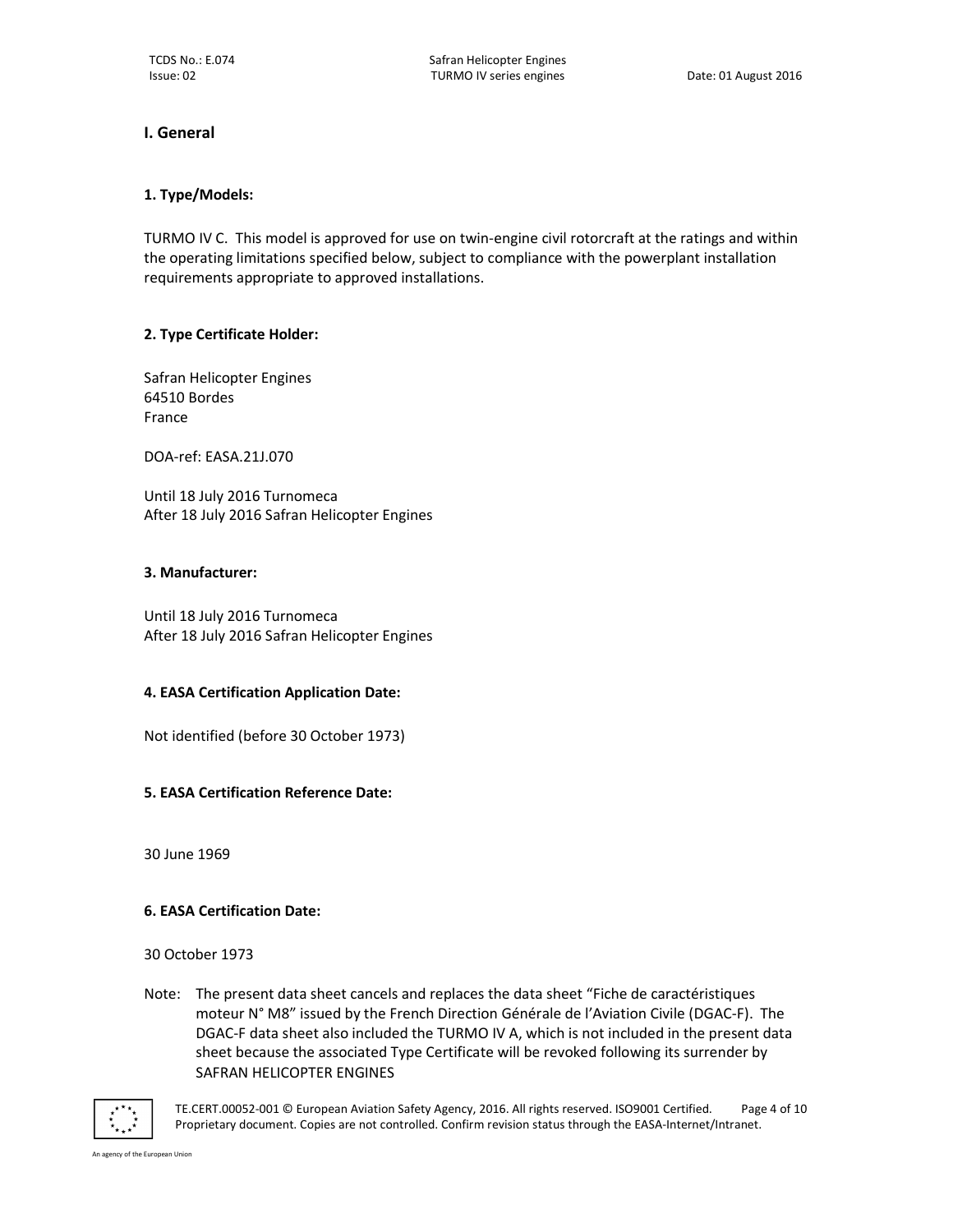# **II. Certification Basis**

# **1. Certification Specifications:**

General Technical Conditions CTG 001, dated 30 June 1969

Note: CTG 001 was issued by the DGAC-F and was based on Section C of the British Civil Airworthiness Requirements.

# **2. Special Conditions:**

None.

# **3. Deviations:**

None.

# **4. Equivalent Safety Findings:**

None.

# **5. Environmental Protection Requirements:**

Fuel Venting per ICAO Annex 16, Volume II, Amendment 6, dated 20 November 2008, Part 2, Chapter 2.

Note: Environmental protection requirements were not part of the original certification basis but compliance is required in accordance with Article 6 of Regulation (EC) 216/2008 of the European Parliament and of the Council. A statement of compliance was provided by Safran Helicopter Engines on 17 March 2011.

# **III. Technical Characteristics**

# **1. Type Design Definition:**

The Type Design Definition is in accordance with the following SAFRAN HELICOPTER ENGINES Drawings.

| Complete Engine | Bare Engine    | <b>Fuel Control Equipment</b> | Engine Equipment |
|-----------------|----------------|-------------------------------|------------------|
| 0 279 00 507 0  | 0 279 02 502 0 | 0 249 72 501 0                | 0 279 85 505 0   |

# **2. Description:**

The TURMO IV C is a free power turbine turboshaft engine. The gas generator consists of a singlestage axial and single-stage centrifugal compressor driven by a two-stage axial turbine, and an



TE.CERT.00052-001 © European Aviation Safety Agency, 2016. All rights reserved. ISO9001 Certified. Page 5 of 10 Proprietary document. Copies are not controlled. Confirm revision status through the EASA-Internet/Intranet.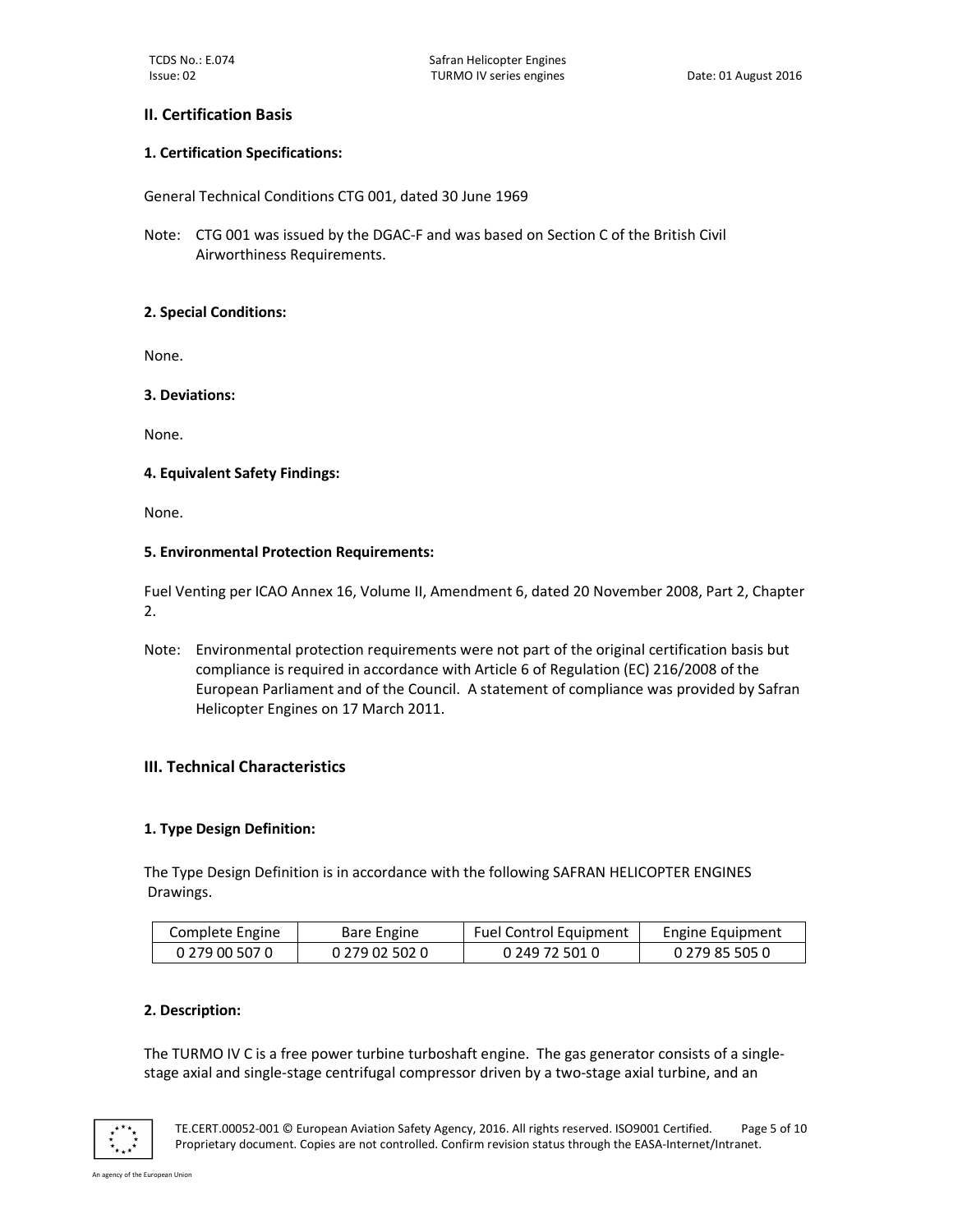annular combustion chamber with radial fuel injection by means of a rotating injection wheel. The free power turbine consists of a single axial stage. It is coupled directly to the output shaft.

## **3. Equipment:**

All equipment required for engine operation is included in the engine Type Design Definition. For additional details, refer to the Installation Manual.

#### **4. Dimensions:**

| Length (mm) | $H$ eight (mm) | Width (mm) |
|-------------|----------------|------------|
| 2 1 8 4     | 719            | 637        |

# **5. Dry Weight:**

Dry weight (completely equipped, excluding the exhaust pipe): 230 kg (-0/+5 kg)

#### **6. Ratings:**

Rated shaft power in  $kW^{(1)}$ 

| Maximum         | Intermediate Contingency | Take Off    | Maximum    |
|-----------------|--------------------------|-------------|------------|
| Contingency     | (unlimited)              | (5 minutes) | Continuous |
| $(2\%$ minutes) |                          |             |            |
| 1 160           | 1 100                    | 1 1 1 5     | 960        |

(1) Minimum values defined under the following conditions:

- sea level standard day (ISA) conditions (15 °C, 1 013 mbar);
- on the engine test bed with a hydraulic brake system;
- with the air bleed ports closed;
- with no accessory power extraction;
- with calibrated Safran Helicopter Engines air intake duct P/N 6 202 66 701 0;
- with Safran Helicopter Engines exhaust pipe P/N 0 249 76 000 0.

Performance curves are available in the Operation Manual.

# **7. Control System:**

The engine has a hydromechanical control system.

# **8. Fluids (Fuel/Oil/Additives):**



TE.CERT.00052-001 © European Aviation Safety Agency, 2016. All rights reserved. ISO9001 Certified. Page 6 of 10 Proprietary document. Copies are not controlled. Confirm revision status through the EASA-Internet/Intranet.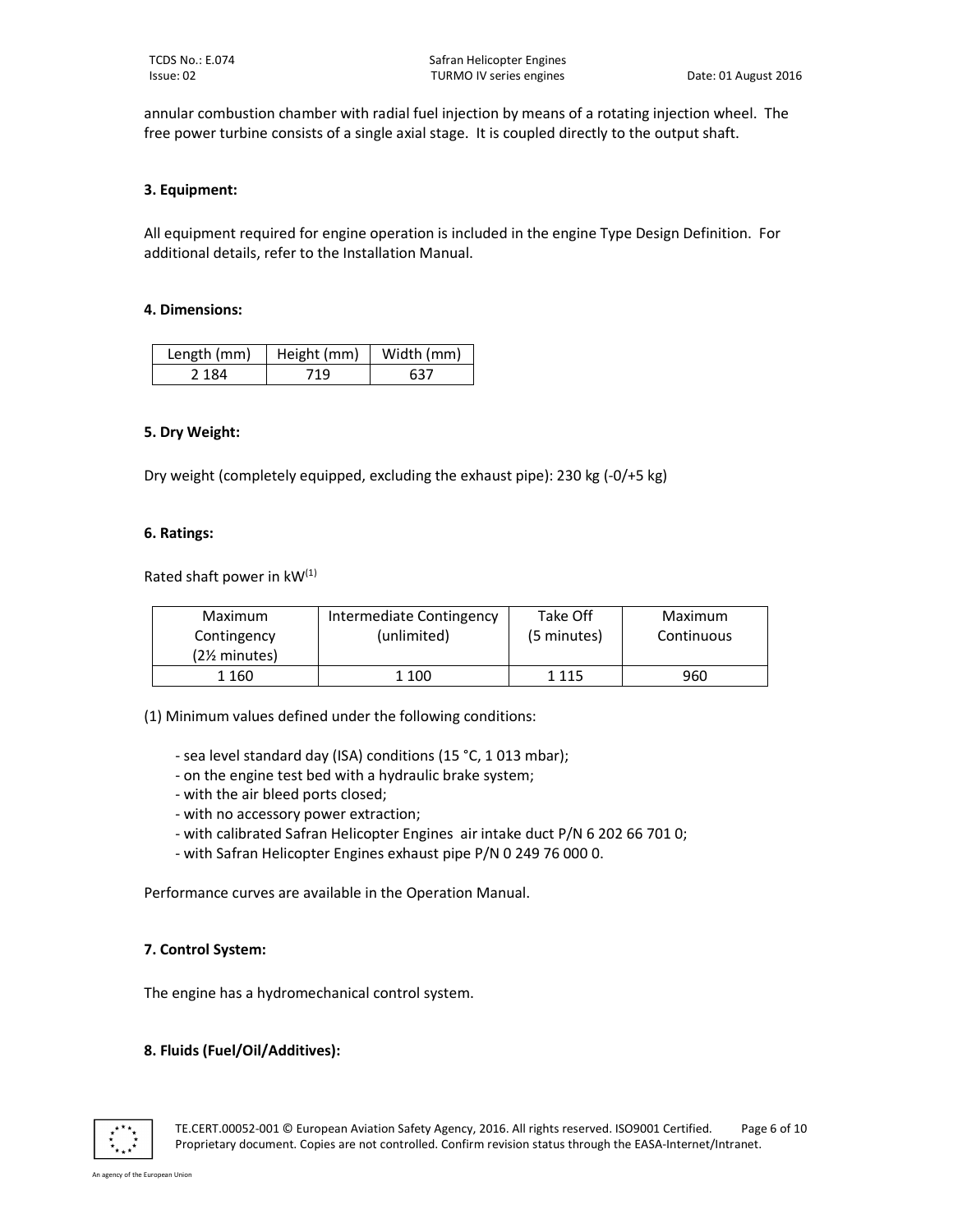8.1 Fuel

For a list of fuels and fuel additives approved for use in the engine, consult the Operation Manual.

8.2 Oil

For a list of oils approved for use in the engine, consult the Operation Manual.

# **9. Aircraft Accessory Drives:**

| Accessory   | Direction of             | <b>Reduction Ratio</b> | Maximum        | Maximum   | Maximum                |
|-------------|--------------------------|------------------------|----------------|-----------|------------------------|
|             | Rotation                 | / Nominal              | Steady         | Transient | <b>Static Overhung</b> |
|             |                          | Speed                  | State          | Torque    | Moment $(2)$           |
|             |                          |                        | Torque         | Nm        | N <sub>m</sub>         |
|             |                          |                        | N <sub>m</sub> |           |                        |
| Tachometer  | Counter-                 | 3.81419/               | 0.2            | 1.0       | 3.0                    |
| transmitter | clockwise <sup>(1)</sup> | 5988 rpm               |                |           |                        |
| (free power |                          |                        |                |           |                        |
| turbine)    |                          |                        |                |           |                        |

(1) As viewed from the outside, looking at the accessory drive pad

(2) Moment exerted by the weight of the accessory overhung on the drive pad

# **10. Bleed Extraction:**

Limitations on the use of air bleed are defined in the Operation Manual.

| Maximum bleed air temperature: | 280 °C.                                                      |
|--------------------------------|--------------------------------------------------------------|
| Maximum bleed air pressure:    | 520 kPa                                                      |
| Maximum bleed air flow rate:   | 180 g/s (engines equipped with 15.2 mm diameter off-take)    |
|                                | 250 g/s (engines equipped with 18.0 mm diameter off-take)    |
| Power loss:                    | 0.4 kW/g/s (engines equipped with 15.2 mm diameter off-take) |
|                                | 0.5 kW/g/s (engines equipped with 18.0 mm diameter off-take) |



TE.CERT.00052-001 © European Aviation Safety Agency, 2016. All rights reserved. ISO9001 Certified. Page 7 of 10 Proprietary document. Copies are not controlled. Confirm revision status through the EASA-Internet/Intranet.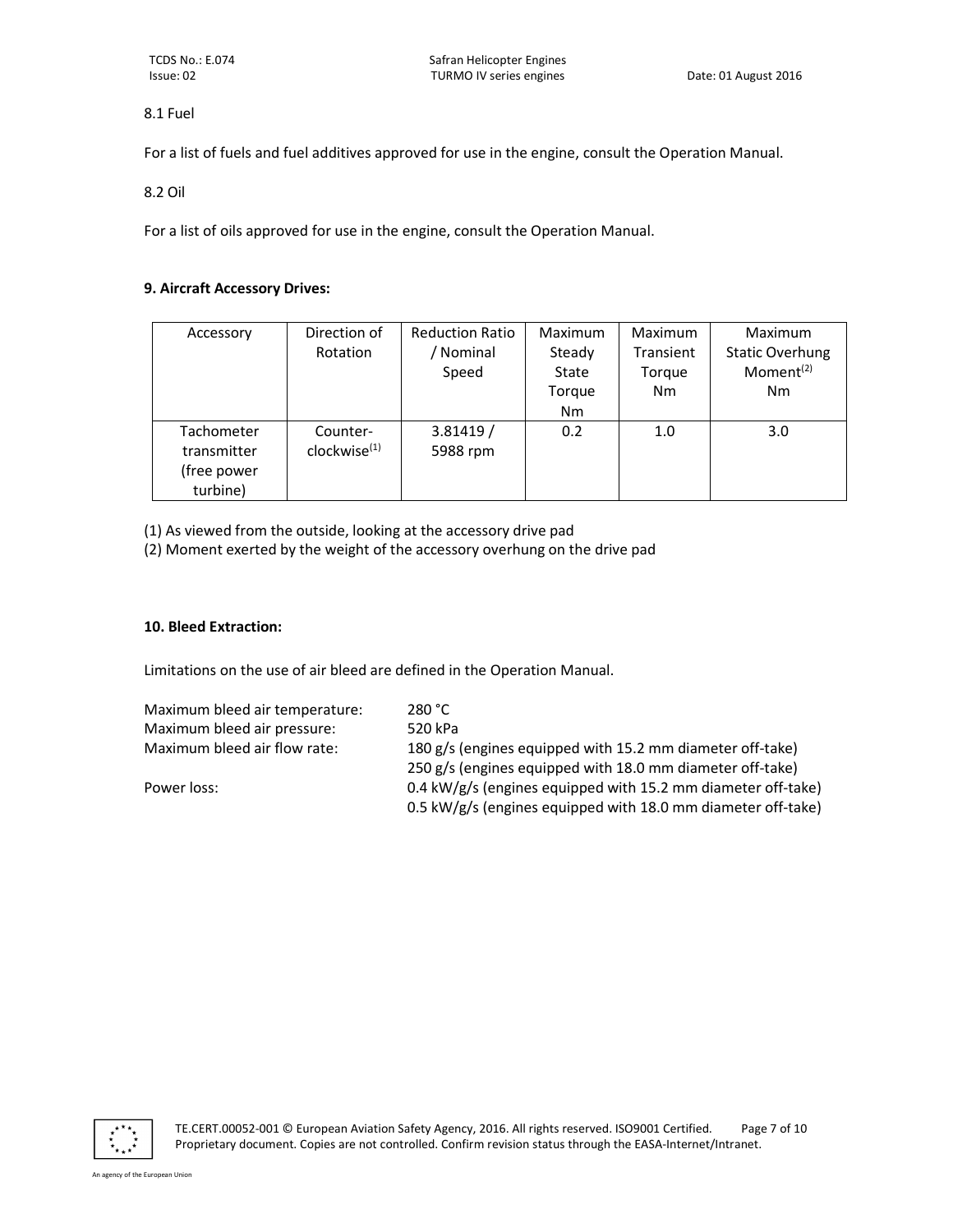# **IV. Operational Limitations**

#### **1. Temperature Limits:**

1.1 Gas Generator Exhaust Temperature (T4) Limits

| 750 °C                                                       |
|--------------------------------------------------------------|
| 790 °C                                                       |
| 820 °C with bleed air for anti-icing (refer to the Operation |
|                                                              |
| 770 °C                                                       |
| 780 °C                                                       |
| 710 °C                                                       |
| 830 °C                                                       |
|                                                              |
|                                                              |

1.2 Fuel Temperature

Minimum for starting: refer to the Operation Manual Maximum in Operation: 50 °C

1.3 Oil Temperature

Minimum for starting: refer to the Operation Manual Minimum for engine loading: 0°C Maximum in operation: 100°C Minimum for anti-icing effectiveness: 30°C

#### **2. Maximum/Minimum Speeds:**

#### 2.1 Gas Generator

| Maximum Contingency:                  | 33 800 rpm                                                     |
|---------------------------------------|----------------------------------------------------------------|
| Intermediate Contingency:             | 33 350 rpm                                                     |
| Take-off:                             | 33 450 rpm                                                     |
| Maximum Continuous:                   | 32 500 rpm                                                     |
| Maximum over-speed (limited to 12s):  | 34 672 rpm                                                     |
| Minimum for anti-icing effectiveness: | 26 000 rpm (between -20°C and +5°C outside air<br>temperature) |
|                                       | 26 500 rpm (below -20°C outside air temperature)               |
| 2.2 Power Turbine / Output Shaft      |                                                                |

2.2 Power Turbine / Output Shaft

Nominal: 22 840 rpm (±50 rpm) Maximum: 23 750 rpm 26 750 rpm (engines incorporating modification TU143)

Operation with the power turbine locked is authorised for 5 minutes provided that the gas generator speed is below 21 600 rpm.



TE.CERT.00052-001 © European Aviation Safety Agency, 2016. All rights reserved. ISO9001 Certified. Page 8 of 10 Proprietary document. Copies are not controlled. Confirm revision status through the EASA-Internet/Intranet.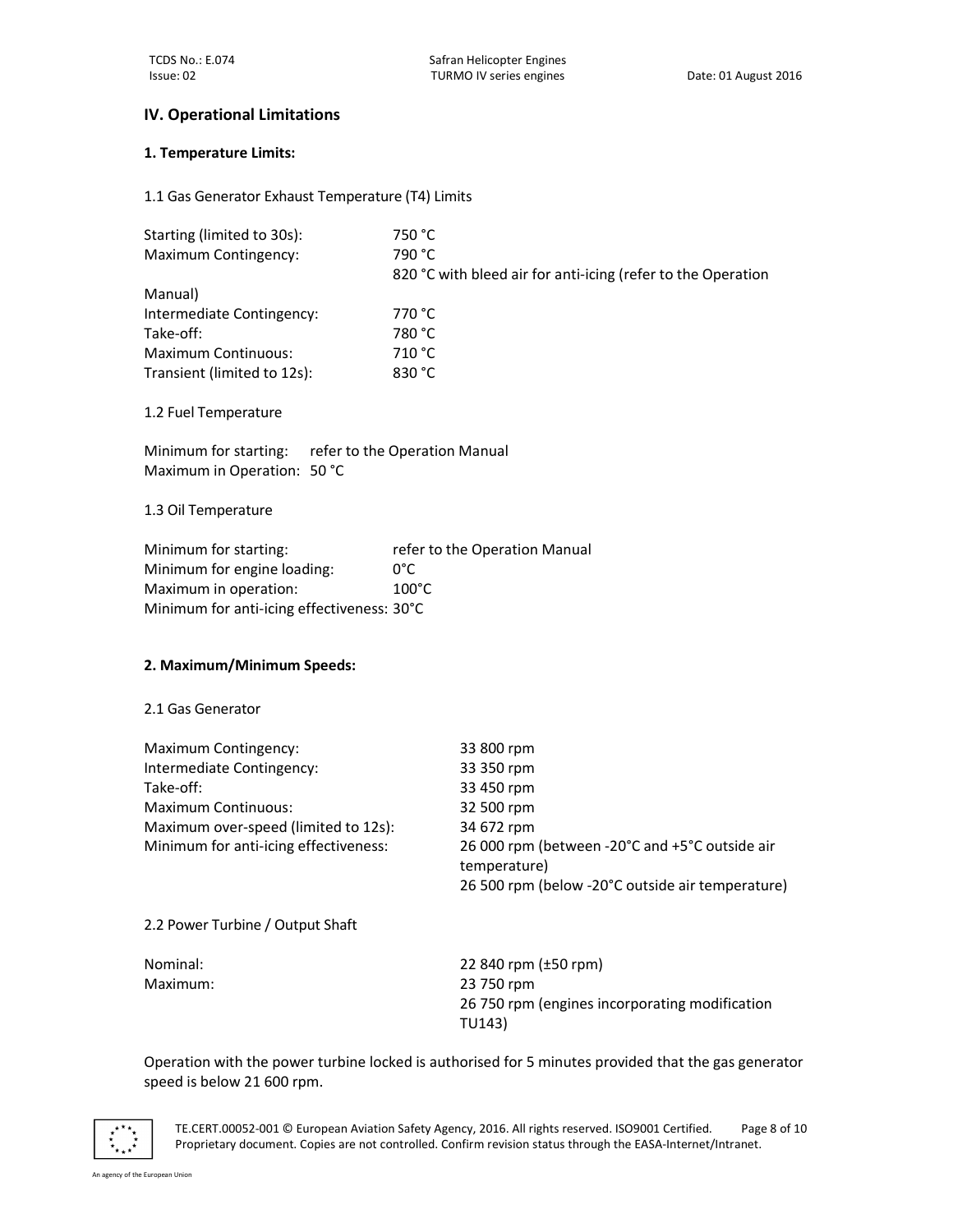## **3. Pressure Limits:**

#### 3.1 Fuel Pressure

| Pressure (gauge) at engine inlet for starting: | +30 to +80 kPa  |
|------------------------------------------------|-----------------|
| Pressure (gauge) at engine inlet in operation: | -40 to +120 kPa |

3.2 Oil Pressure

| Minimum at ground idle (gauge): | +70 kPa    |
|---------------------------------|------------|
| Minimum in operation (gauge):   | $+200$ kPa |
| Maximum at take-off (gauge):    | +450 kPa   |

#### **4. Installation Assumptions:**

Refer to the Installation Manual.

#### **5. Time Limited Dispatch:**

Not applicable to engines with hydromechanical controls.

# **V. Operational and Service Instructions**

|            |            | Installation Manual   Operation Manual   Maintenance Manual   Overhaul Manual |            |
|------------|------------|-------------------------------------------------------------------------------|------------|
| 249 92 932 | 279 00 936 | 279 02 931                                                                    | 249 92 933 |

For Service Letters and Service Bulletins, refer to the SL and SB directory.

# **VI. Notes**

- 1. Life-limited engine components and associated requirements are listed in the EASA-approved Airworthiness Limitations Section, Chapter 5, of the Maintenance and Overhaul Manuals.
- 2. Conversion from non-civil use:

This note is applicable to the following cases:

- Case 1: TURMO IV C engines originally assembled by Safran Helicopter Engines may have been in service with military, customs, police or other operators not under the jurisdiction of a civil Authority.
- Case 2: TURMO IV C engines can be created by converting TURMO IV B engines. The TURMO IV B is a military model.



TE.CERT.00052-001 © European Aviation Safety Agency, 2016. All rights reserved. ISO9001 Certified. Page 9 of 10 Proprietary document. Copies are not controlled. Confirm revision status through the EASA-Internet/Intranet.